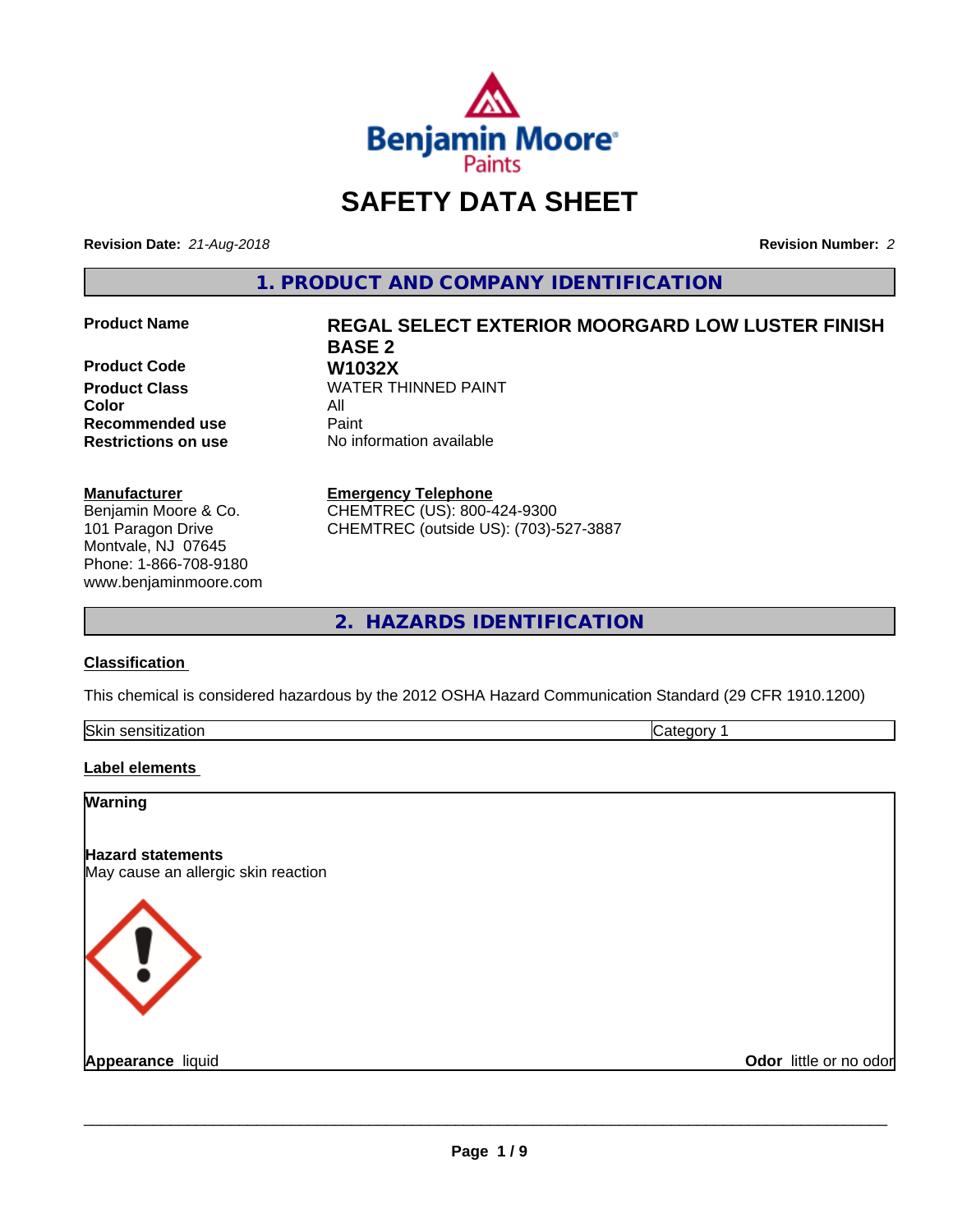## **Precautionary Statements - Prevention**

Avoid breathing dust/fume/gas/mist/vapors/spray Contaminated work clothing should not be allowed out of the workplace Wear protective gloves

#### **Skin**

IF ON SKIN: Wash with plenty of soap and water If skin irritation or rash occurs: Get medical advice/attention Wash contaminated clothing before reuse

#### **Precautionary Statements - Disposal**

Dispose of contents/container to an approved waste disposal plant

#### **Hazards not otherwise classified (HNOC)**

Not applicable

#### **Other information**

No information available

# **3. COMPOSITION INFORMATION ON COMPONENTS**

| <b>Chemical name</b>            | <b>CAS No.</b> | Weight-% |
|---------------------------------|----------------|----------|
| Titanium dioxide                | 13463-67-7     | ັ        |
| Zinc oxide                      | 1314-13-2      |          |
| Sodium C14-C16 olefin sulfonate | 68439-57-6     | U.5      |
| 2-N-octyl-4-Isothiazolin-3-One  | 26530-20-1     | U.5      |

|                                                  | 4. FIRST AID MEASURES                                                                                                                                                                                                               |
|--------------------------------------------------|-------------------------------------------------------------------------------------------------------------------------------------------------------------------------------------------------------------------------------------|
| <b>General Advice</b>                            | No hazards which require special first aid measures.                                                                                                                                                                                |
| <b>Eye Contact</b>                               | Rinse thoroughly with plenty of water for at least 15 minutes and consult a<br>physician.                                                                                                                                           |
| <b>Skin Contact</b>                              | Wash off immediately with soap and plenty of water while removing all<br>contaminated clothes and shoes. If skin irritation persists, call a physician. Wash<br>clothing before reuse. Destroy contaminated articles such as shoes. |
| <b>Inhalation</b>                                | Move to fresh air. If symptoms persist, call a physician.                                                                                                                                                                           |
| Ingestion                                        | Clean mouth with water and afterwards drink plenty of water. Consult a physician<br>if necessary.                                                                                                                                   |
| <b>Most Important</b><br><b>Symptoms/Effects</b> | May cause allergic skin reaction.                                                                                                                                                                                                   |
| <b>Notes To Physician</b>                        | Treat symptomatically.                                                                                                                                                                                                              |
|                                                  | 5. FIRE-FIGHTING MEASURES                                                                                                                                                                                                           |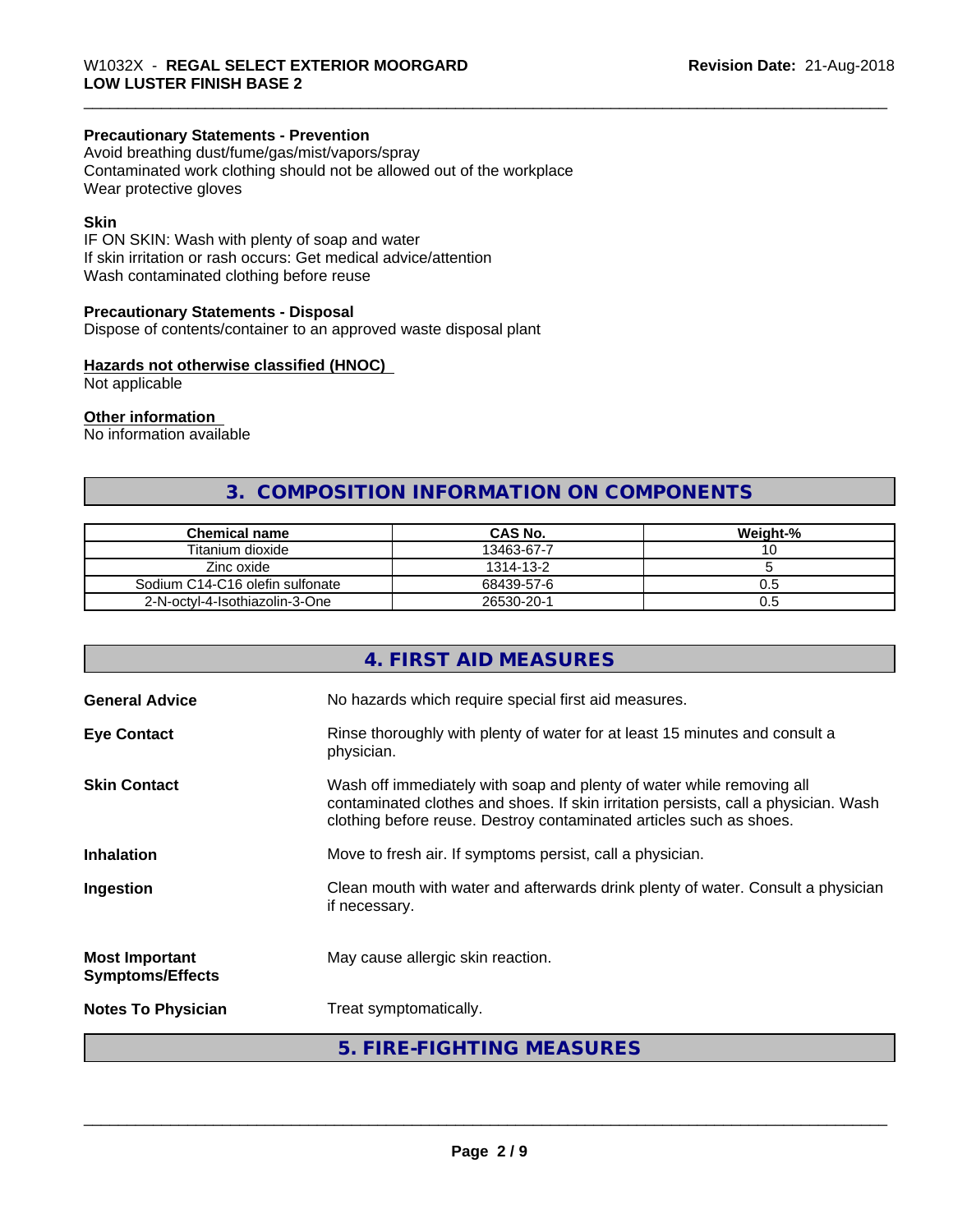| <b>NFPA</b><br>Health: 1<br>Flammability: 0                                      | <b>Instability: 0</b><br><b>Special: Not Applicable</b>                                                                                      |  |
|----------------------------------------------------------------------------------|----------------------------------------------------------------------------------------------------------------------------------------------|--|
| Lower flammability limit:<br><b>Upper flammability limit:</b>                    | Not applicable<br>Not applicable                                                                                                             |  |
| <b>Flammability Limits In Air</b>                                                |                                                                                                                                              |  |
| <b>Flash Point Data</b><br>Flash Point (°F)<br>Flash Point (°C)<br><b>Method</b> | Not applicable<br>Not applicable<br>Not applicable                                                                                           |  |
| <b>Sensitivity To Static Discharge</b>                                           | No.                                                                                                                                          |  |
| <b>Sensitivity To Mechanical Impact</b>                                          | No.                                                                                                                                          |  |
| <b>Specific Hazards Arising From The Chemical</b>                                | Closed containers may rupture if exposed to fire or<br>extreme heat.                                                                         |  |
| <b>Protective Equipment And Precautions For</b><br><b>Firefighters</b>           | As in any fire, wear self-contained breathing apparatus<br>pressure-demand, MSHA/NIOSH (approved or equivalent)<br>and full protective gear. |  |
| <b>Suitable Extinguishing Media</b>                                              | Use extinguishing measures that are appropriate to local<br>circumstances and the surrounding environment.                                   |  |

#### **NFPA Legend**

- 0 Not Hazardous
- 1 Slightly
- 2 Moderate
- 3 High
- 4 Severe

*The ratings assigned are only suggested ratings, the contractor/employer has ultimate responsibilities for NFPA ratings where this system is used.*

*Additional information regarding the NFPA rating system is available from the National Fire Protection Agency (NFPA) at www.nfpa.org.*

# **6. ACCIDENTAL RELEASE MEASURES**

| <b>Methods for Cleaning Up</b>   | Soak up with inert absorbent material. Sweep up and shovel into suitable<br>containers for disposal. |
|----------------------------------|------------------------------------------------------------------------------------------------------|
| <b>Environmental precautions</b> | See Section 12 for additional Ecological Information.                                                |
| <b>Other Information</b>         | Prevent further leakage or spillage if safe to do so.                                                |
| <b>Personal Precautions</b>      | Avoid contact with skin, eyes and clothing. Ensure adequate ventilation.                             |
|                                  |                                                                                                      |

#### **7. HANDLING AND STORAGE**

Handling **Handling Avoid contact with skin, eyes and clothing.** Avoid breathing vapors, spray mists or sanding dust. In case of insufficient ventilation, wear suitable respiratory equipment.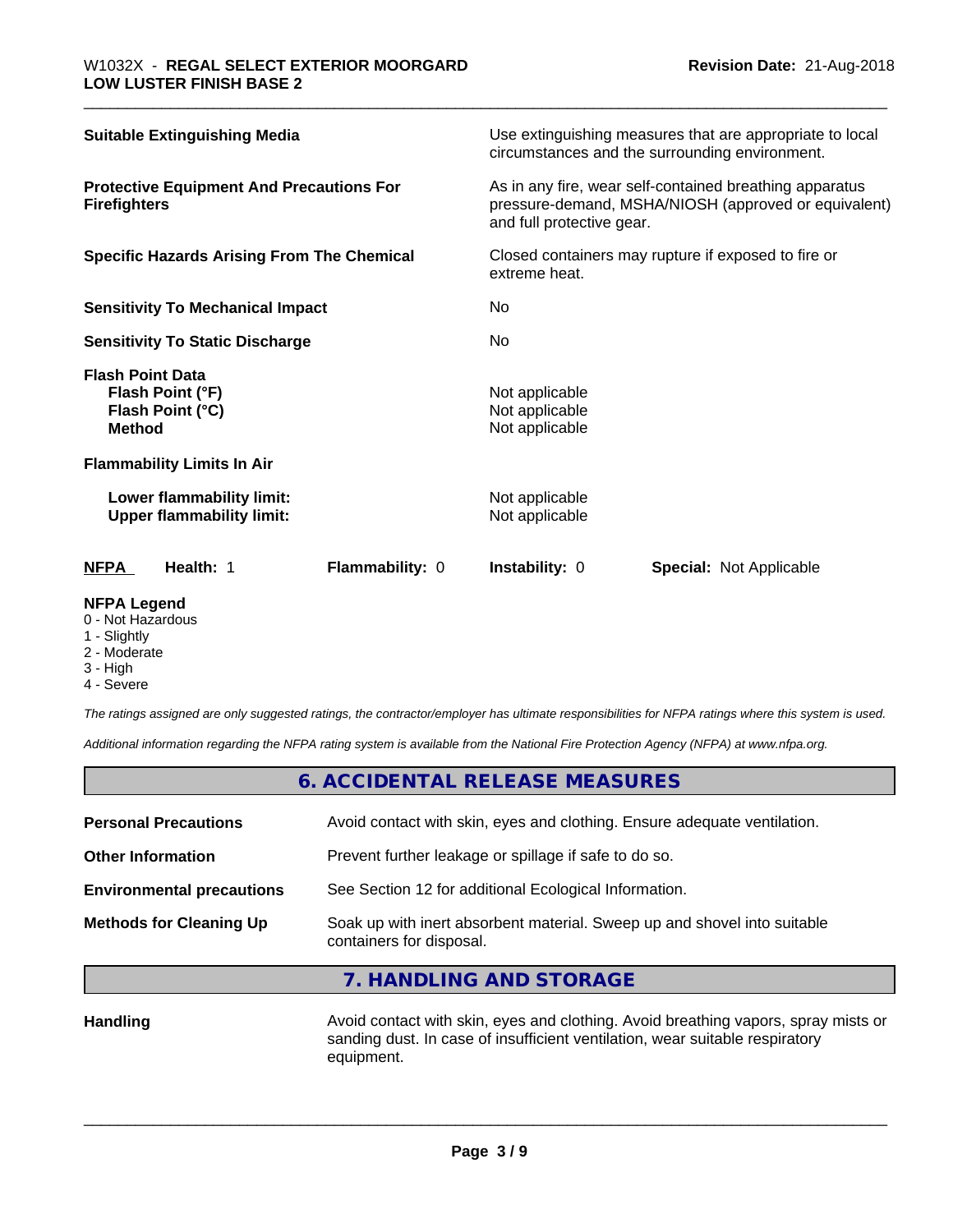**Storage** Keep container tightly closed. Keep out of the reach of children.

**Incompatible Materials** No information available

# **8. EXPOSURE CONTROLS/PERSONAL PROTECTION**

#### **Exposure Limits**

| <b>Chemical name</b> | <b>ACGIH TLV</b>           | <b>OSHA PEL</b>           |
|----------------------|----------------------------|---------------------------|
| Titanium dioxide     | 10 mg/m $3$ - TWA          | 15 mg/m $3$ - TWA         |
| Zinc oxide           | 2 mg/m <sup>3</sup> - TWA  | 5 mg/m <sup>3</sup> - TWA |
|                      | $10 \text{ mg/m}^3$ - STEL | 15 mg/m $3$ - TWA         |

#### **Legend**

ACGIH - American Conference of Governmental Industrial Hygienists Exposure Limits OSHA - Occupational Safety & Health Administration Exposure Limits N/E - Not Established

**Engineering Measures** Ensure adequate ventilation, especially in confined areas.

| <b>Personal Protective Equipment</b> |               |
|--------------------------------------|---------------|
| <b>Eye/Face Protection</b>           | Safety glass  |
| <b>Skin Protection</b>               | Protective gl |

| <b>Eye/Face Protection</b>    | Safety glasses with side-shields.                                        |
|-------------------------------|--------------------------------------------------------------------------|
| Skin Protection               | Protective gloves and impervious clothing.                               |
| <b>Respiratory Protection</b> | In case of insufficient ventilation wear suitable respiratory equipment. |
|                               |                                                                          |

**Hygiene Measures** Avoid contact with skin, eyes and clothing. Remove and wash contaminated clothing before re-use. Wash thoroughly after handling.

# **9. PHYSICAL AND CHEMICAL PROPERTIES**

| Appearance<br>Odor<br><b>Odor Threshold</b><br>Density (Ibs/gal)<br><b>Specific Gravity</b><br>рH | liquid<br>little or no odor<br>No information available<br>$10.2 - 10.6$<br>$1.22 - 1.26$<br>No information available |
|---------------------------------------------------------------------------------------------------|-----------------------------------------------------------------------------------------------------------------------|
| <b>Viscosity (cps)</b>                                                                            | No information available                                                                                              |
| Solubility(ies)                                                                                   | No information available                                                                                              |
| <b>Water solubility</b>                                                                           | No information available                                                                                              |
| <b>Evaporation Rate</b>                                                                           | No information available                                                                                              |
| Vapor pressure @20 °C (kPa)                                                                       | No information available                                                                                              |
| Vapor density                                                                                     | No information available                                                                                              |
| Wt. % Solids                                                                                      | 45 - 55                                                                                                               |
| Vol. % Solids                                                                                     | $35 - 45$                                                                                                             |
| Wt. % Volatiles                                                                                   | $45 - 55$                                                                                                             |
| Vol. % Volatiles                                                                                  | $55 - 65$                                                                                                             |
| <b>VOC Regulatory Limit (g/L)</b>                                                                 | < 50                                                                                                                  |
| <b>Boiling Point (°F)</b>                                                                         | 212                                                                                                                   |
| <b>Boiling Point (°C)</b>                                                                         | 100                                                                                                                   |
| <b>Freezing Point (°F)</b>                                                                        | 32                                                                                                                    |
| <b>Freezing Point (°C)</b>                                                                        | 0                                                                                                                     |
| Flash Point (°F)                                                                                  | Not applicable                                                                                                        |
| Flash Point (°C)                                                                                  | Not applicable                                                                                                        |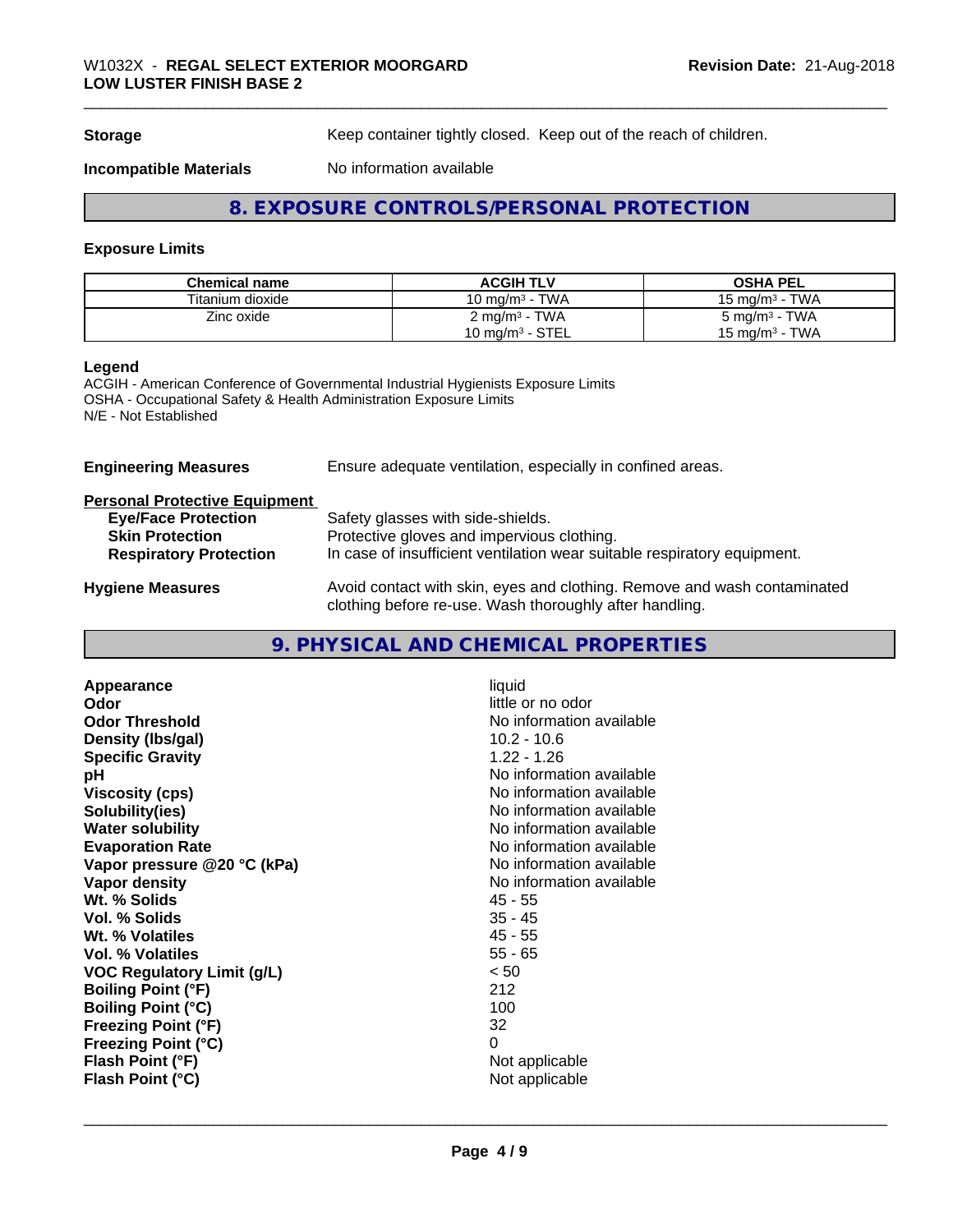**Method** Not applicable **Flammability (solid, gas)** Not applicable<br>
Upper flammability limit:<br>
Not applicable<br>
Not applicable **Upper flammability limit:**<br> **Lower flammability limit:**<br>
Not applicable<br>
Not applicable **Lower flammability limit:**<br> **Autoignition Temperature (°F)**<br>
Mo information available Autoignition Temperature (°F)<br>
Autoignition Temperature (°C)<br>
No information available Autoignition Temperature (°C)<br>
Decomposition Temperature (°F)<br>
No information available **Decomposition Temperature (°F)**<br> **Decomposition Temperature (°C)**<br>
No information available **Decomposition Temperature (°C)**<br>Partition coefficient

**No information available** 

## **10. STABILITY AND REACTIVITY**

| <b>Reactivity</b>                         | Not Applicable                           |
|-------------------------------------------|------------------------------------------|
| <b>Chemical Stability</b>                 | Stable under normal conditions.          |
| <b>Conditions to avoid</b>                | Prevent from freezing.                   |
| <b>Incompatible Materials</b>             | No materials to be especially mentioned. |
| <b>Hazardous Decomposition Products</b>   | None under normal use.                   |
| <b>Possibility of hazardous reactions</b> | None under normal conditions of use.     |

# **11. TOXICOLOGICAL INFORMATION**

| Information on likely routes of exposure                                                                                                                                                                                                                                                                              |
|-----------------------------------------------------------------------------------------------------------------------------------------------------------------------------------------------------------------------------------------------------------------------------------------------------------------------|
| Eye contact, skin contact and inhalation.                                                                                                                                                                                                                                                                             |
|                                                                                                                                                                                                                                                                                                                       |
| No information available                                                                                                                                                                                                                                                                                              |
| Symptoms related to the physical, chemical and toxicological characteristics                                                                                                                                                                                                                                          |
| No information available                                                                                                                                                                                                                                                                                              |
| Delayed and immediate effects as well as chronic effects from short and long-term exposure                                                                                                                                                                                                                            |
| May cause slight irritation.<br>Substance may cause slight skin irritation. Prolonged or repeated contact may dry<br>skin and cause irritation.                                                                                                                                                                       |
| May cause irritation of respiratory tract.<br>Ingestion may cause gastrointestinal irritation, nausea, vomiting and diarrhea.<br>May cause an allergic skin reaction<br>No information available.<br>No information available.<br>No information available.<br>No information available.<br>No information available. |
|                                                                                                                                                                                                                                                                                                                       |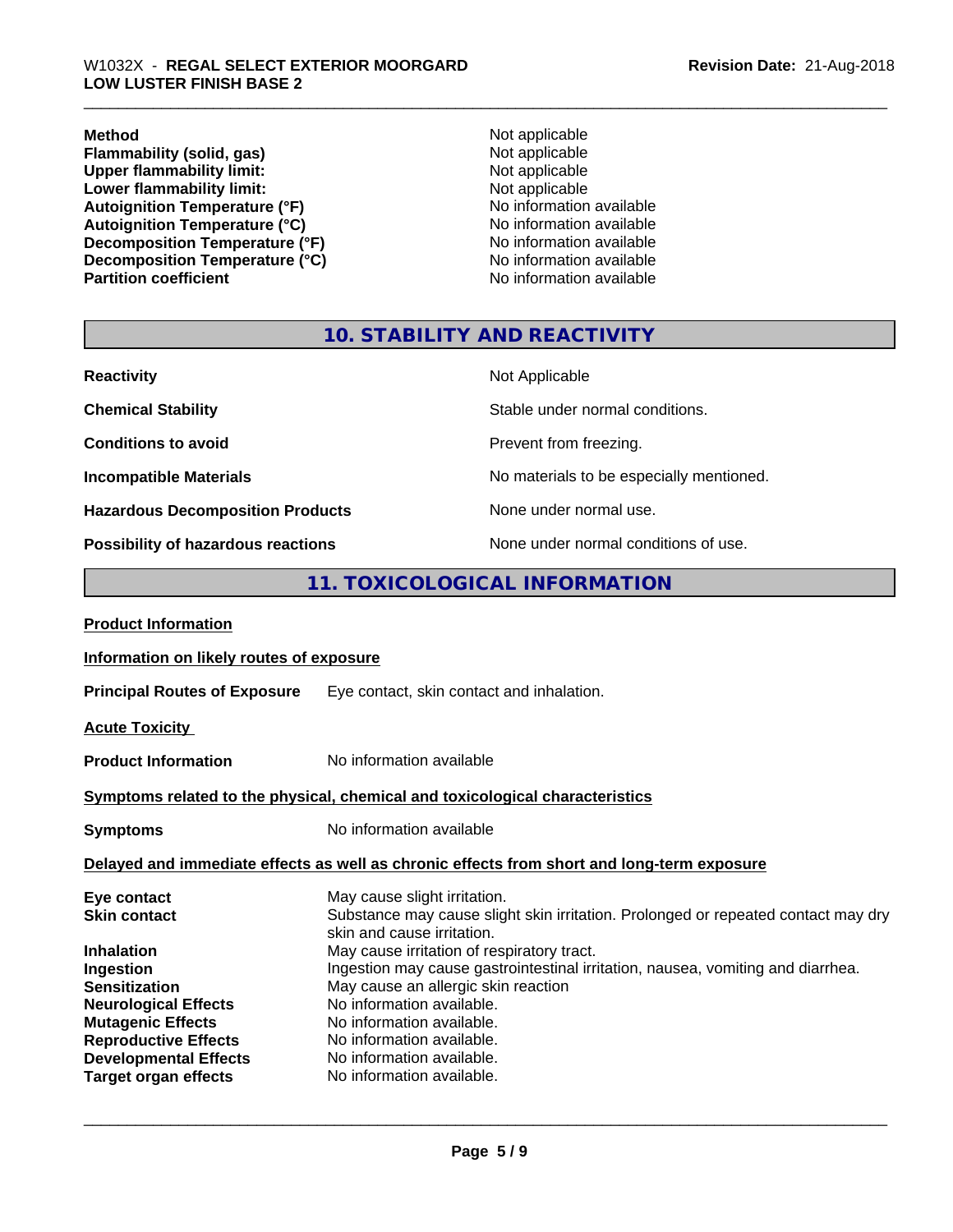| <b>STOT - single exposure</b>   | No information available. |
|---------------------------------|---------------------------|
| <b>STOT - repeated exposure</b> | No information available. |
| Other adverse effects           | No information available. |
| <b>Aspiration Hazard</b>        | No information available  |

**Numerical measures of toxicity**

**The following values are calculated based on chapter 3.1 of the GHS document**

| ATEmix (oral)                                   | 35450 mg/kg |
|-------------------------------------------------|-------------|
| <b>ATEmix (dermal)</b>                          | 588135      |
| <b>ATEmix (inhalation-dust/mist)</b> 413.3 mg/L |             |

#### **Component Information**

Titanium dioxide LD50 Oral: > 10000 mg/kg (Rat) Zinc oxide LD50 Oral: 5000 mg/kg (Rat) LC50 Inhalation (Dust):  $> 5700$  mg/m<sup>3</sup> (Rat, 4 hr.) 2-N-octyl-4-Isothiazolin-3-One LD50 Oral: 550 mg/kg (Rat) LD50 Dermal: 690 mg/kg (Rabbit)

#### **Carcinogenicity**

*The information below indicateswhether each agency has listed any ingredient as a carcinogen:.*

| <b>Chemical name</b>           | <b>IARC</b>                  | <b>NTP</b> | <b>OSHA</b> |
|--------------------------------|------------------------------|------------|-------------|
|                                | .<br>2B<br>Human<br>Possible |            | Listed      |
| $-1$<br>n dioxide<br>l itanıum | Carcinoɑen                   |            |             |

• Although IARC has classified titanium dioxide as possibly carcinogenic to humans (2B), their summary concludes: "No significant exposure to titanium dioxide is thought to occur during the use of products in which titanium dioxide is bound to other materials, such as paint."

#### **Legend**

IARC - International Agency for Research on Cancer NTP - National Toxicity Program OSHA - Occupational Safety & Health Administration

**12. ECOLOGICAL INFORMATION**

#### **Ecotoxicity Effects**

The environmental impact of this product has not been fully investigated.

#### **Product Information**

#### **Acute Toxicity to Fish**

No information available

#### **Acute Toxicity to Aquatic Invertebrates**

No information available

#### **Acute Toxicity to Aquatic Plants**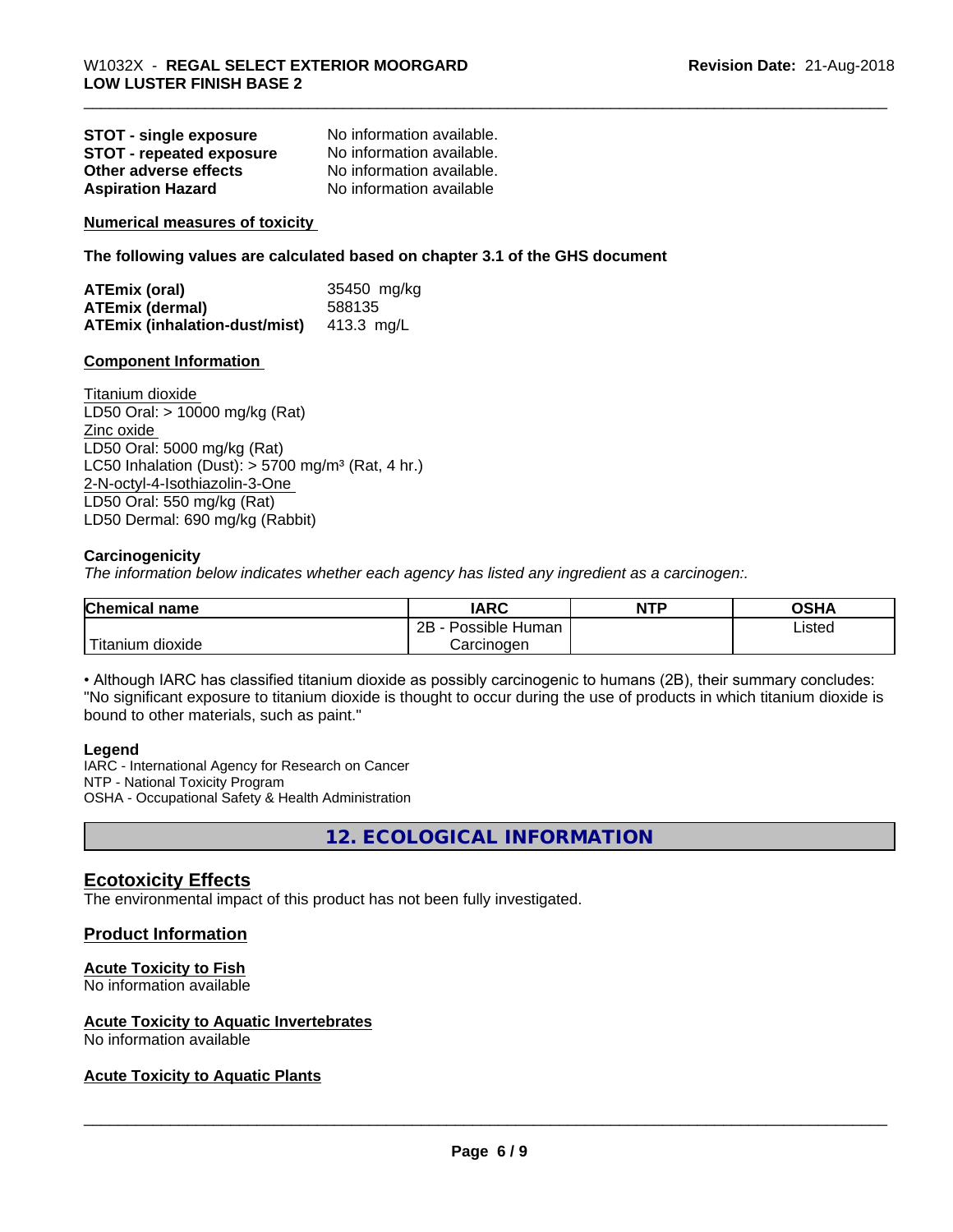No information available

### **Persistence / Degradability**

No information available.

#### **Bioaccumulation**

No information available.

#### **Mobility in Environmental Media**

No information available.

#### **Ozone**

No information available

#### **Component Information**

#### **Acute Toxicity to Fish**

No information available Titanium dioxide  $LC50:$  > 1000 mg/L (Fathead Minnow - 96 hr.)

#### **Acute Toxicity to Aquatic Invertebrates**

No information available

#### **Acute Toxicity to Aquatic Plants**

No information available

|                                                         | 13. DISPOSAL CONSIDERATIONS                                                                                                                                                                                               |  |
|---------------------------------------------------------|---------------------------------------------------------------------------------------------------------------------------------------------------------------------------------------------------------------------------|--|
| <b>Waste Disposal Method</b>                            | Dispose of in accordance with federal, state, and local regulations. Local<br>requirements may vary, consult your sanitation department or state-designated<br>environmental protection agency for more disposal options. |  |
|                                                         | 14. TRANSPORT INFORMATION                                                                                                                                                                                                 |  |
| <b>DOT</b>                                              | Not regulated                                                                                                                                                                                                             |  |
| <b>ICAO/IATA</b>                                        | Not regulated                                                                                                                                                                                                             |  |
| <b>IMDG / IMO</b>                                       | Not regulated                                                                                                                                                                                                             |  |
|                                                         | <b>15. REGULATORY INFORMATION</b>                                                                                                                                                                                         |  |
| the discussion of the second theory of second contracts |                                                                                                                                                                                                                           |  |

#### **International Inventories**

| <b>TSCA: United States</b> | Yes - All components are listed or exempt. |
|----------------------------|--------------------------------------------|
| <b>DSL: Canada</b>         | Yes - All components are listed or exempt. |

# **Federal Regulations**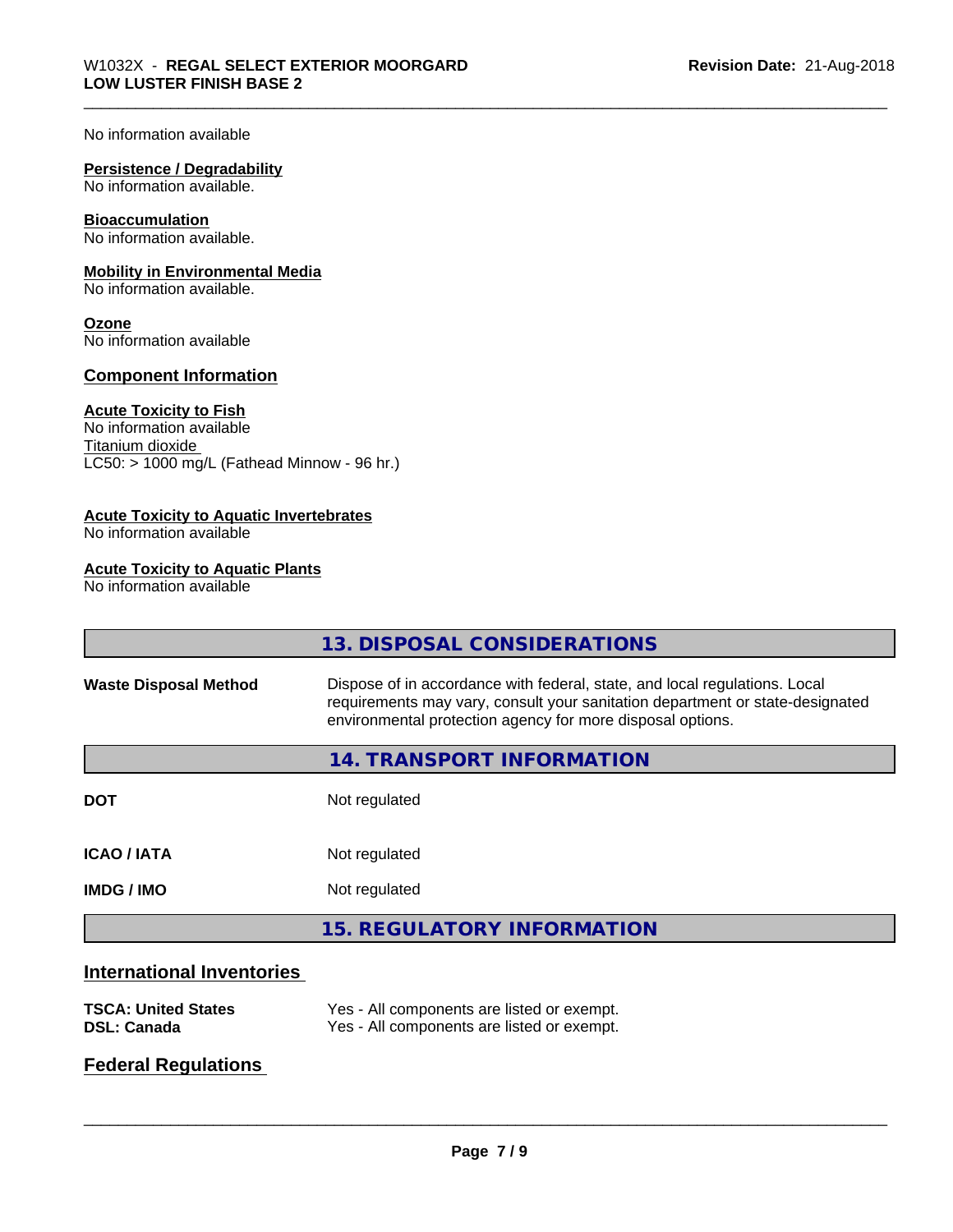#### **SARA 311/312 hazardous categorization**

| Acute health hazard               | Yes |
|-----------------------------------|-----|
| Chronic Health Hazard             | Nο  |
| Fire hazard                       | Nο  |
| Sudden release of pressure hazard | Nο  |
| Reactive Hazard                   | N٥  |

#### **SARA 313**

Section 313 of Title III of the Superfund Amendments and Reauthorization Act of 1986 (SARA). This product contains a chemical or chemicals which are subject to the reporting requirements of the Act and Title 40 of the Code of Federal Regulations, Part 372:

| Chemical name | CAS No.   | Weight-% | <b>CERCLA/SARA 313</b>     |
|---------------|-----------|----------|----------------------------|
|               |           |          | (de minimis concentration) |
| Zinc oxide    | 1314-13-2 |          |                            |

#### **Clean Air Act,Section 112 Hazardous Air Pollutants (HAPs) (see 40 CFR 61)**

This product contains the following HAPs:

*None*

### **US State Regulations**

#### **California Proposition 65**

**A WARNING:** Cancer and Reproductive Harm– www.P65warnings.ca.gov

#### **State Right-to-Know**

| Chemical<br>name     | - -<br>เบเนจဗแจ | Jersev<br>Nev ' | ⊇nsvlvania |
|----------------------|-----------------|-----------------|------------|
| dioxide<br>l itanıum |                 |                 |            |
| Zinc oxide           |                 |                 |            |

#### **Legend**

X - Listed

# **16. OTHER INFORMATION**

**HMIS** - **Health:** 1 **Flammability:** 0 **Reactivity:** 0 **PPE:** -

 $\overline{\phantom{a}}$  ,  $\overline{\phantom{a}}$  ,  $\overline{\phantom{a}}$  ,  $\overline{\phantom{a}}$  ,  $\overline{\phantom{a}}$  ,  $\overline{\phantom{a}}$  ,  $\overline{\phantom{a}}$  ,  $\overline{\phantom{a}}$  ,  $\overline{\phantom{a}}$  ,  $\overline{\phantom{a}}$  ,  $\overline{\phantom{a}}$  ,  $\overline{\phantom{a}}$  ,  $\overline{\phantom{a}}$  ,  $\overline{\phantom{a}}$  ,  $\overline{\phantom{a}}$  ,  $\overline{\phantom{a}}$ 

#### **HMIS Legend**

- 0 Minimal Hazard
- 1 Slight Hazard
- 2 Moderate Hazard
- 3 Serious Hazard
- 4 Severe Hazard
- \* Chronic Hazard
- X Consult your supervisor or S.O.P. for "Special" handling instructions.

*Note: The PPE rating has intentionally been left blank. Choose appropriate PPE that will protect employees from the hazards the material will*